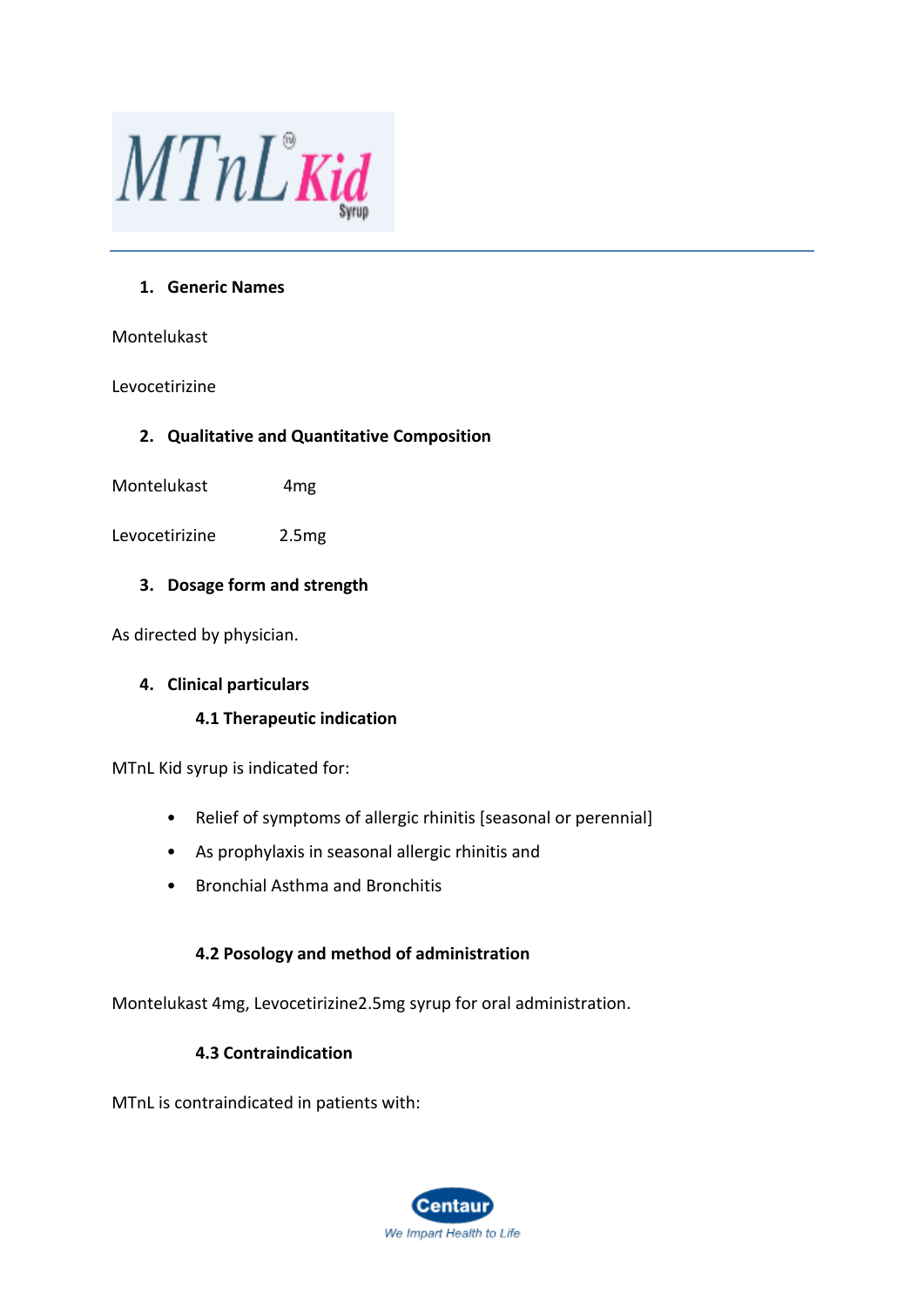- Known hypersensitivity to montelukast sodium, levocetirizine or cetirizine or to any other component of this product.
- Severe renal impairment at less than 10ml/min creatinine clearance.
- Patients with rare hereditary problems of galactose intolerance, the Lapp lactase deficiency or glucose-galactose malabsorption.

## **4.4 Special warnings and precautions for use**

- **•** In rare cases, patients on therapy with Montelukast may present with systemic eosinophilia, sometimes presenting with clinical features of vasculitis consistent with Churg-Strauss syndrome, a condition, which is often treated with systemic corticosteroid therapy. These events usually, but not always, have been associated with the reduction of oral corticosteroid therapy.
- **•** Patients should avoid engaging in hazardous occupation requiring complete mental alertness such as driving or operating machinery when taking levocetirizine. Precaution is recommended with intake of alcohol and in those who are on CNS depressants

## **4.5 Drug interactions**

- MONTELUKAST
- $\checkmark$  In drug-interaction studies, the recommended clinical dose of montelukast did not have clinically important effects on the pharmacokinetics of the following drugs: theophylline, prednisone, prednisolone, oral contraceptives (norethindrone 1 mg/ethinyl estradiol 35 mcg), terfenadine, digoxin, and warfarin.
- $\checkmark$  Although additional specific interaction studies were not performed, montelukast was used concomitantly with a wide range of commonly prescribed drugs in clinical studies without evidence of clinical adverse interactions. These medications included thyroid hormones, sedative hypnotics, non-steroidal anti-inflammatory agents, benzodiazepines, and decongestants. Phenobarbital, which induces hepatic metabolism, decreased the AUC of montelukast approximately 40% following a single 10-mg dose of montelukast. No dosage adjustment for montelukast is recommended.

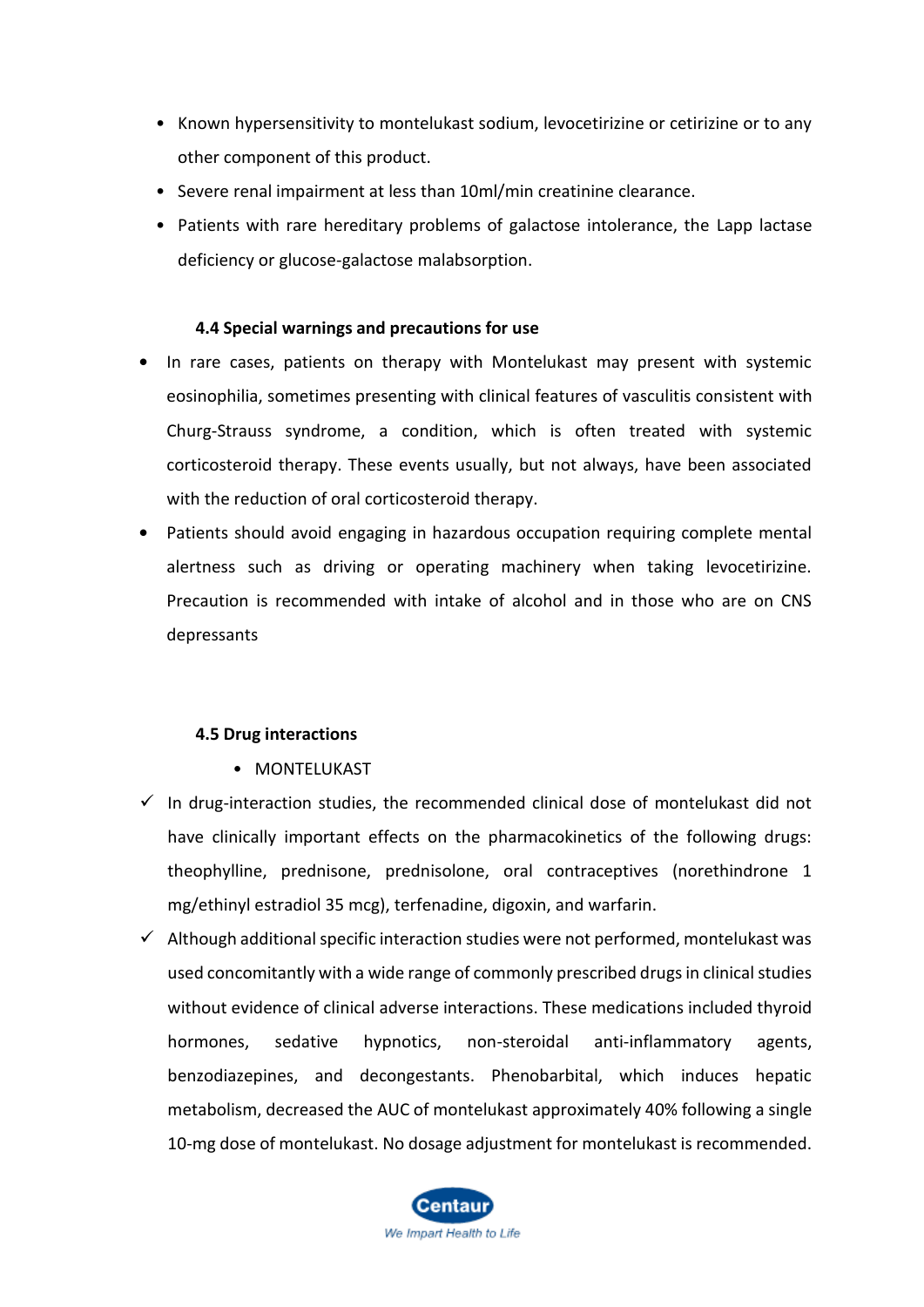- $\checkmark$  It is reasonable to employ appropriate clinical monitoring when potent cytochrome P450 enzyme inducers, such as phenobarbital or rifampin, are co-administered with montelukast.
	- **•** LEVOCETIRIZINE
- $\checkmark$  In vitro data indicate that levocetrizine is unlikely to produce pharmacokinetic interactions through inhibition or induction of liver drug-metabolizing enzymes.
- $\checkmark$  No in vivo drug-drug interaction studies have been performed with levocetrizine.
- $\checkmark$  Drug interaction studies have been performed with racemic cetirizine. Pharmacokinetic interaction studies performed with racemic cetirizine demonstrated that cetirizine did not interact with antipyrine, pseudoephedrine, erythromycin, azithromycin, ketoconazole and cimetidine.
- $\checkmark$  There was a small decrease (~16%) in the clearance of cetirizine caused by a 400 mg dose of theophylline. It is possible that higher theophylline doses could have a greater effect.
- $\checkmark$  Ritonavir increased the plasma AUC of cetirizine by about 42% accompanied by an increase in half-life (53%) and a decrease in clearance (29%) of cetirizine. The disposition of ritonavir was not altered by concomitant cetirizine administration.

## **4.6 Use in special population**

• Pediatric: Montelukast: The safety of Montelukast 4-mg chewable tablets in pediatric patients aged 2 to 14 years with allergic rhinitis is supported by data from studies conducted in pediatric patients aged 2 to 14 years with asthma. A safety study in pediatric patients 2 to 14 years of age with seasonal allergic rhinitis demonstrated a similar safety profile. The safety and effectiveness in pediatric patients below the age of 12 months with asthma and 6 months with allergic rhinitis have not been established.

Levocetirizine: The safety and effectiveness of Levocetirizine in pediatric patients under 2 years of age have not been established. The effectiveness of Levocetirizine 2.5 mg once daily for the treatment of the symptoms of seasonal and perennial allergic rhinitis in children 2 to 6 years of age is supported by the extrapolation of demonstrated efficacy of Levocetirizine 5 mg once daily in

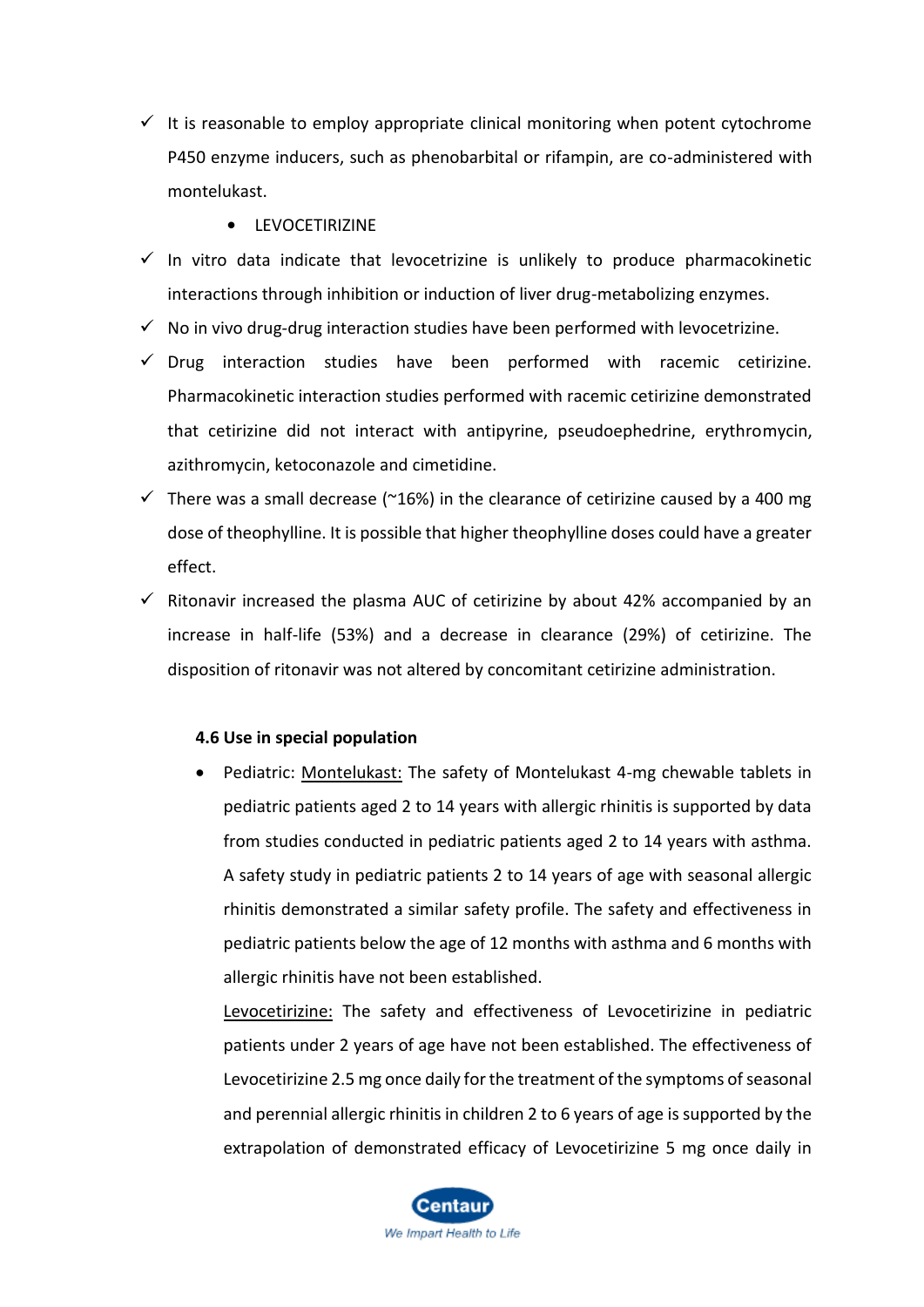patients 12 years of age and older and by the pharmacokinetic comparison in adults and children. In children 2 to 6 years of age the recommended dose of 2.5 mg once daily should not be exceeded.

• Geriatric: Montelukast: No overall differences in safety or effectiveness were observed between these subjects and younger subjects, and other reported clinical experience has not identified differences in responses between the elderly and younger patients, but greater sensitivity of some older individuals cannot be ruled out.

Levocetirizine: Clinical studies of levocetirizine for each approved indication did not include sufficient numbers of patients aged 65 years and older to determine whether they respond differently than younger patients. Other reported clinical experience has not identified differences in responses between the elderly and younger patients. In general, dose selection for an elderly patient should be cautious, usually starting at the low end of the dosing range reflecting the greater frequency of decreased hepatic, renal, or cardiac function and of concomitant disease or other drug therapy

- Liver impairment: As montelukast is mainly excreted through bile, caution is to be exercised while prescribing this combination in patients with impaired hepatic function.
- Renal failure: As levocetrizine is mainly excreted through urine, dosage adjustment may be required in patients with impaired renal function. Hence this combination should be used with caution in such patients.
- Pregnancy and lactation: There are no adequate and well-controlled studies of either montelukast or levocetrizine in pregnant women. Hence this combination should not be used during pregnancy. Since levocetirizine is excreted in breast-milk the combination is not recommended during lactation

**4.7 Effects on ability to drive and use machine**

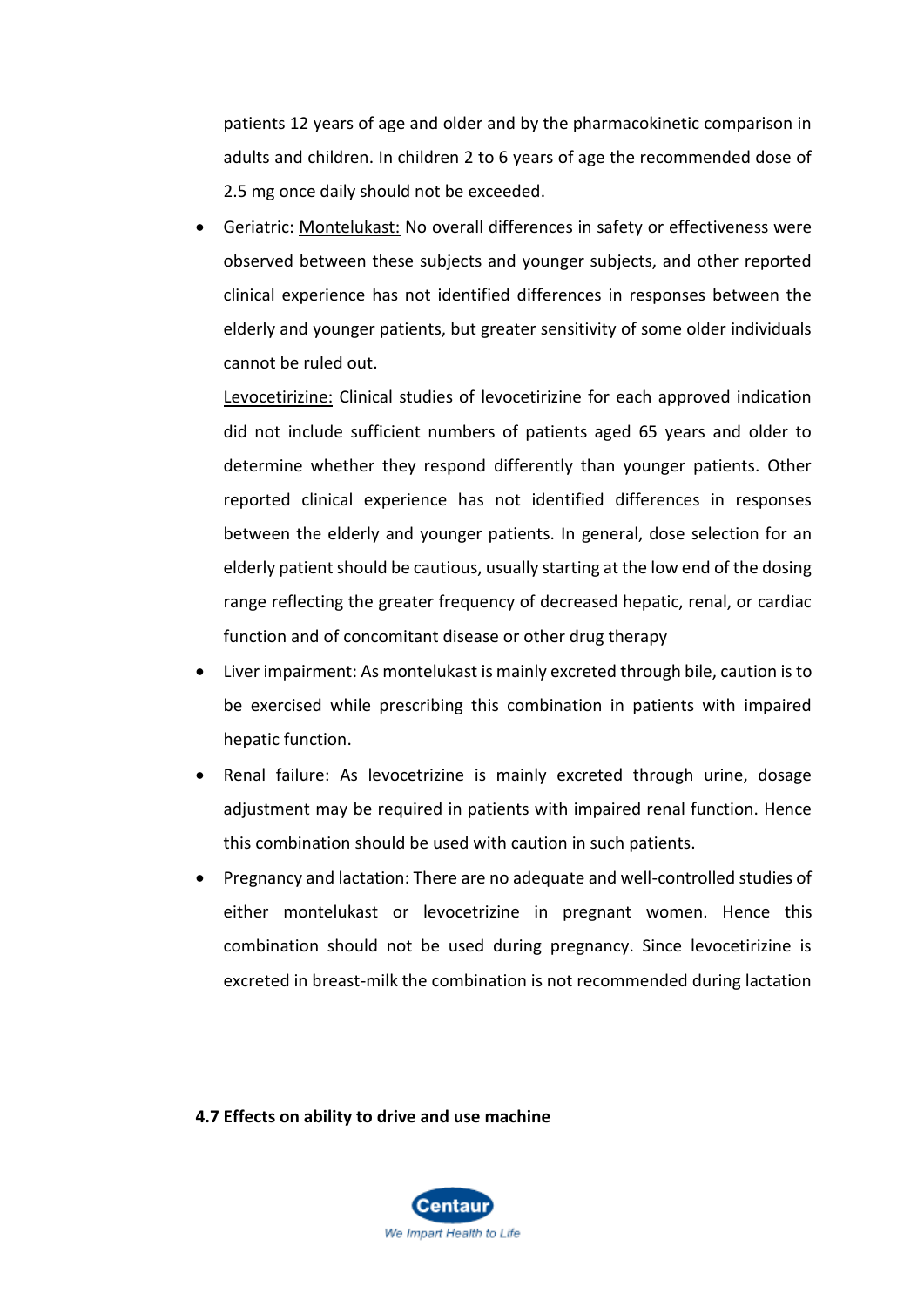Patients should be cautioned against engaging in activities requiring complete mental alertness, and motor coordination such as operating machinery until their response to MTnL kid syrup is known.

## **4.8 Undesirable effects**

• Montelukast

Eosinophilia, Palpitations, Tachycardia, Vertigo, Visual impairment, Nausea , Vomiting, Dry mouth, Diarrhoea, Abdominal pain, Hepatic function abnormal, Decreased appetite, Arthralgia, Myalgia, Muscle spasms, Pain in extremity, Depression, Anxiety, Insomnia, Aggression, Suicidal ideation, Rash, Urticaria, Pruritus, Hypertension.

• Levocetirizine

Anaemia, Palpitations, Vertigo, Tinnitus, Eye pruritus, Lacrimation increased, Nausea, Vomiting, Dry mouth, Diarrhoea, Abdominal pain, Constipation, Decreased appetite, Myalgia, Insomnia, Nightmare.

## **4.9 Overdose**

There is no data to prove the overdosages of this combination. However, overdosages has been reported with individual molecules.

Montelukast: There have been reports of acute over-dosage in post-marketing experience and clinical studies with montelukast. These include reports in adults and children with a dose as high as 1000 mg. The clinical and laboratory findings observed were 6 consistent with the safety profile in adults and pediatric patients. There were no adverse experiences in the majority of over-dosage reports. The most frequently occurring adverse experiences were consistent with the safety profile of montelukast and included abdominal pain, somnolence, thirst, headache, vomiting and psychomotor hyperactivity. It is not known whether montelukast is removed by peritoneal dialysis or hemodialysis.

Levocetirizine: Symptoms of overdose may include drowsiness in adults and initially agitation and restlessness followed by drowsiness, in children. There is no known specific antidote to levocetrizine. Should overdose occur, symptomatic or supportive treatment is recommended.

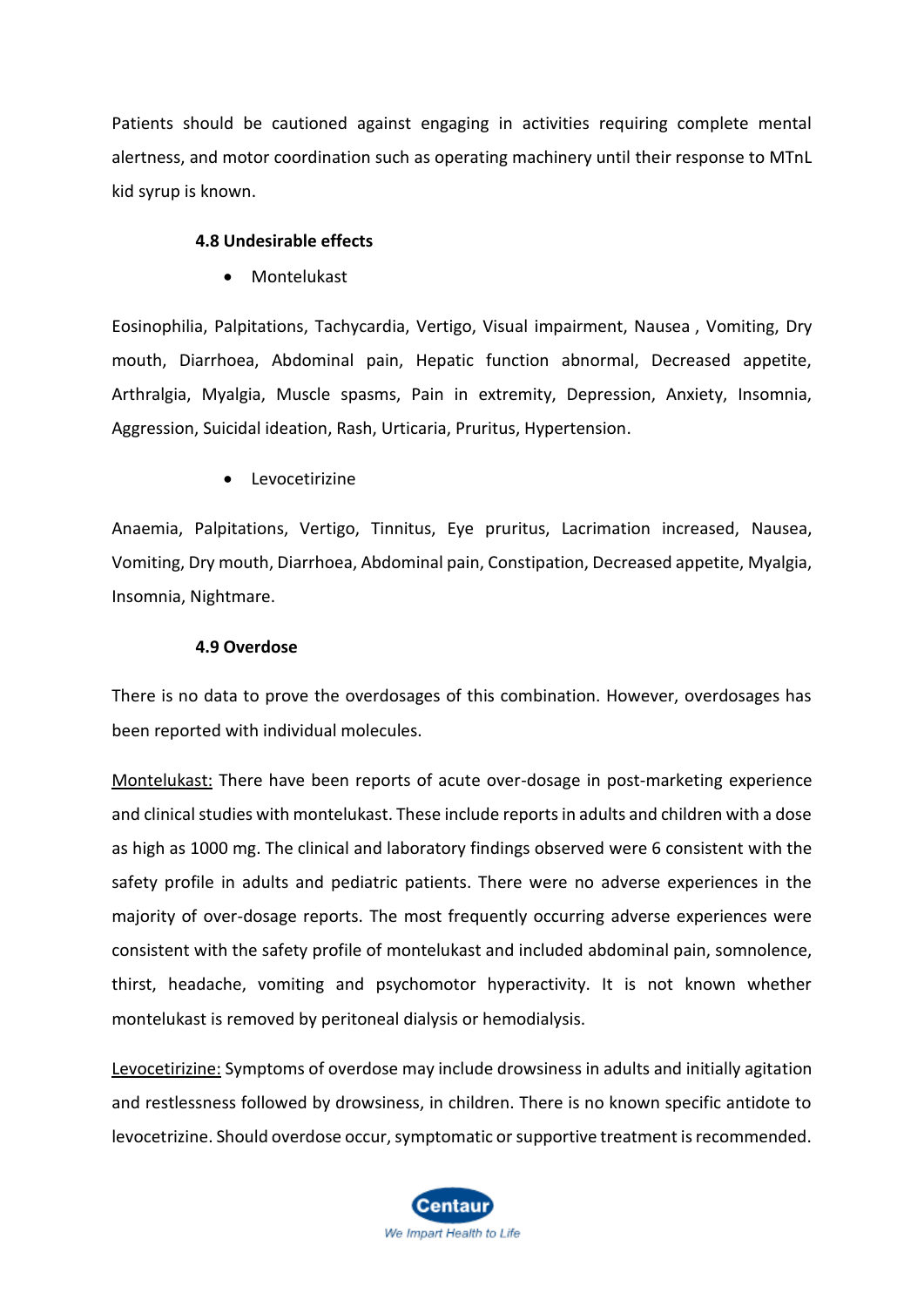Levocetrizine is not effectively removed by dialysis and dialysis will be ineffective unless a dialyzable agent has been concomitantly ingested.

# **5. Pharmacological properties**

# **5.1 Mechanism of action**

Montelukast selectively antagonizes leukotriene D4 (LTD4) at the cysteinyl leukotriene receptor, CysLT1, in the human airway. Montelukast inhibits the actions of LTD4 at the CysLT1 receptor, preventing airway edema, smooth muscle contraction, and enhanced secretion of thick, viscous mucus.

Levocetirizine is an inverse agonist that decreases activity at histamine H1 receptors. This in turn prevents the release of other allergy chemicals and increased blood supply to the area, and provides relief from the typical symptoms associated with seasonal and perennial allergic rhinitis. It does not prevent the actual release of histamine from mast cells.

# **5.2 Pharmacodynamic properties**

Montelukast, like zafirlukast, is a leukotriene receptor antagonist used as an alternative to anti-inflammatory medications in the management and chronic treatment of asthma and exercise-induced bronchospasm (EIB). Unlike zafirlukast, montelukast does not inhibit CYP2C9 or CYP3A4 and is, therefore, not expected to affect the hepatic clearance of drugs metabolized by these enzymes.

## **5.3 Pharmacokinetic properties**

Peak plasma concentrations of montelukast are achieved in 3 to 4 hours after oral doses. The mean oral bioavailability is 64%. Montelukast is more than 99% bound to plasma proteins. It is extensively metabolised in the liver by cytochrome P450 isoenzymes CYP3A4, CYP2A6, and CYP2C9, and is excreted principally in the faeces via the bile.

Levocetirizine is rapidly and extensively absorbed following oral administration. In adults, peak plasma concentrations are achieved 0.9 hour after administration of the oral tablet. Levocetirizine is poorly metabolized and undergo renal excretion.

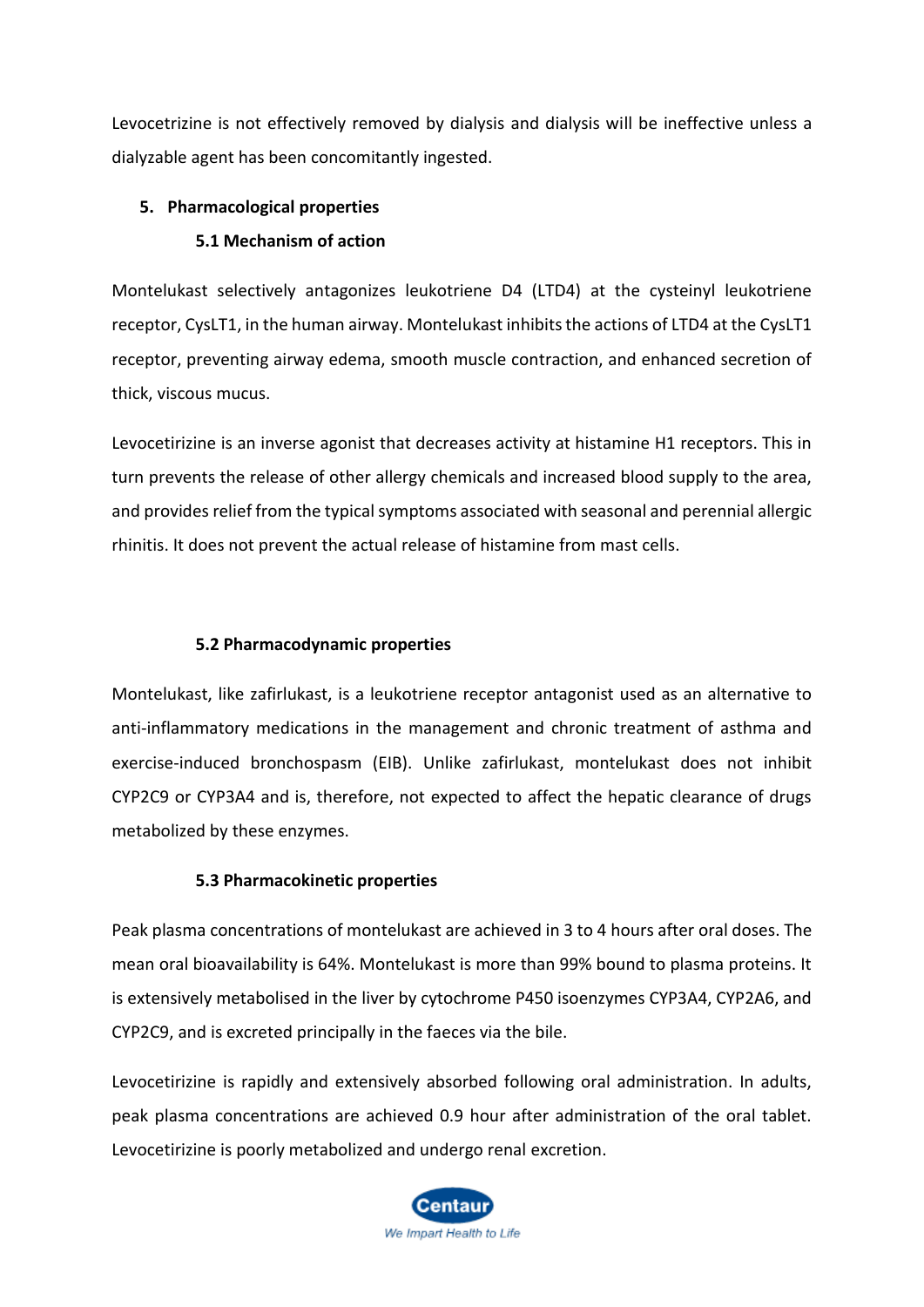## **6. Nonclinical properties**

# **6.1 Animal Toxicology or Pharmacology**

No mortality occurred following a single oral administration of montelukast sodium at doses up to 5000 mg/kg, in mice and rats, (15 000 mg/m2 and 29 500 mg/m2 in mice and rats, respectively) the maximum dose tested (oral aLD50 >5000 mg/kg). This dose is equivalent to 25 000 times the recommended daily adult human dose (determined using mg/kg/day values)

# **7. Description**

.

Levocetirizine is in a class of medications called antihistamines. Its chemical name is 2-(2-{4- [(R)-(4-chlorophenyl)(phenyl)methyl]piperazin-1-yl}ethoxy)acetic acid dihydrochloride and its structural formula is:

Its empirical formula is C21H25ClN2O3, and its molecular weight is 388.8878 g/mol.

Montelukast is a drug which is used for the treatment of asthma. Montelukast is considered to be a practically insoluble (in water) and relatively neutral molecule. Montelukast has been detected in multiple biofluids, such as urine and blood. Within the cell, montelukast is primarily located in the cytoplasm and membrane (predicted from logP). Montelukast can be converted into montelukast nitrile.

**Molecular Formula:** C<sub>35</sub>H<sub>36</sub>ClNO<sub>3</sub>S **Molecular Weight:** 586.2 g/mol **Structure:**

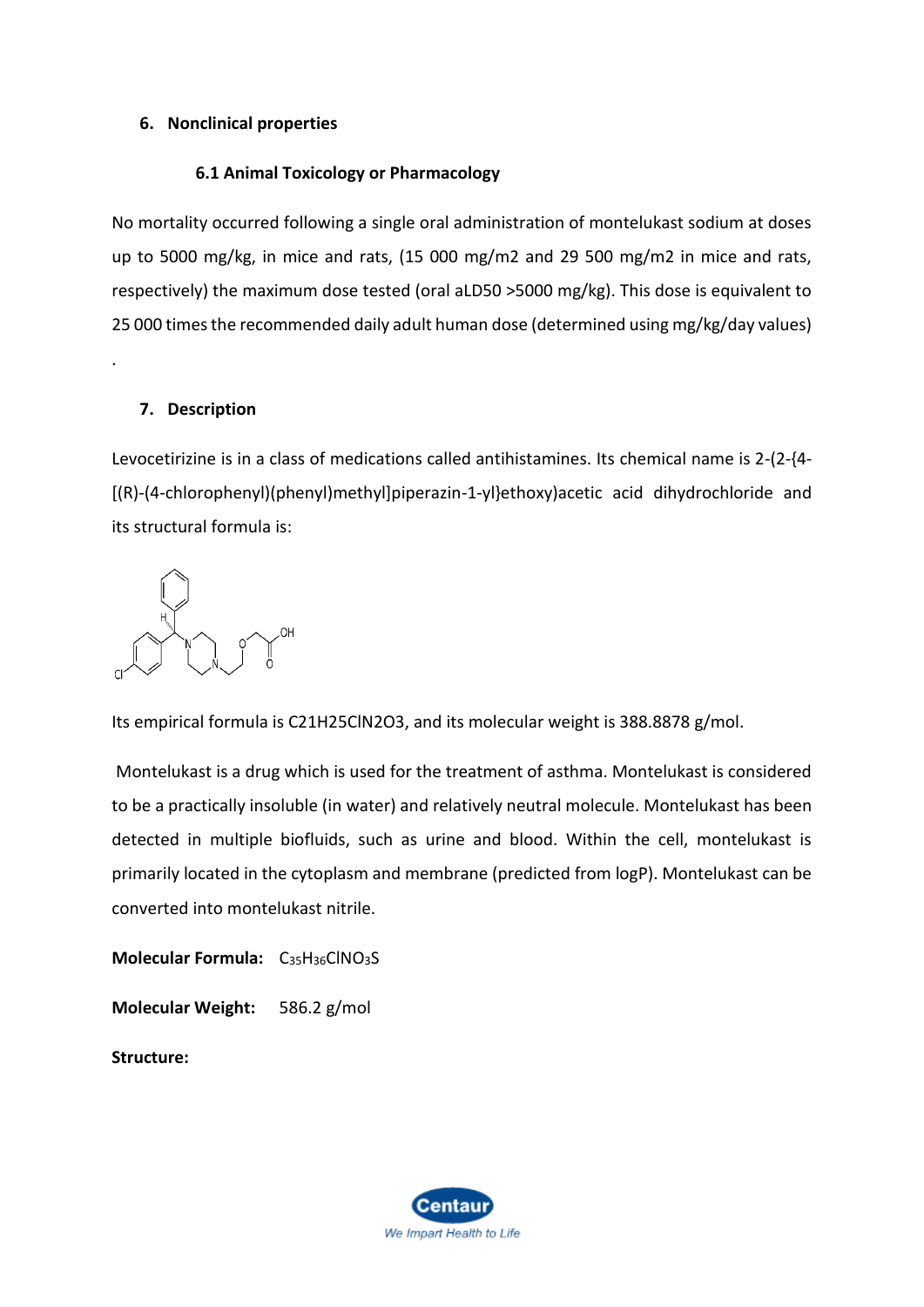

# **8. Pharmaceutical particulars**

# **8.1 Incompatibilities**

There are no known incompatibilities.

# **8.2 Shelf-life**

18 months.

# **8.3 Packaging Information**

MTnL Kids Syrup is available in a bottle of 60ml.

# **8.4 Storage and handling instructions**

Store in a cool dry place. Protect from moisture and light.

# **9. Patient Counselling Information**

# **9.1 Adverse Reactions**

Refer part 4.8

**9.2 Drug Interactions**

Refer part 4.5

# **9.3 Dosage**

Refer part 4.2

**9.4 Storage**

Refer part 8.4